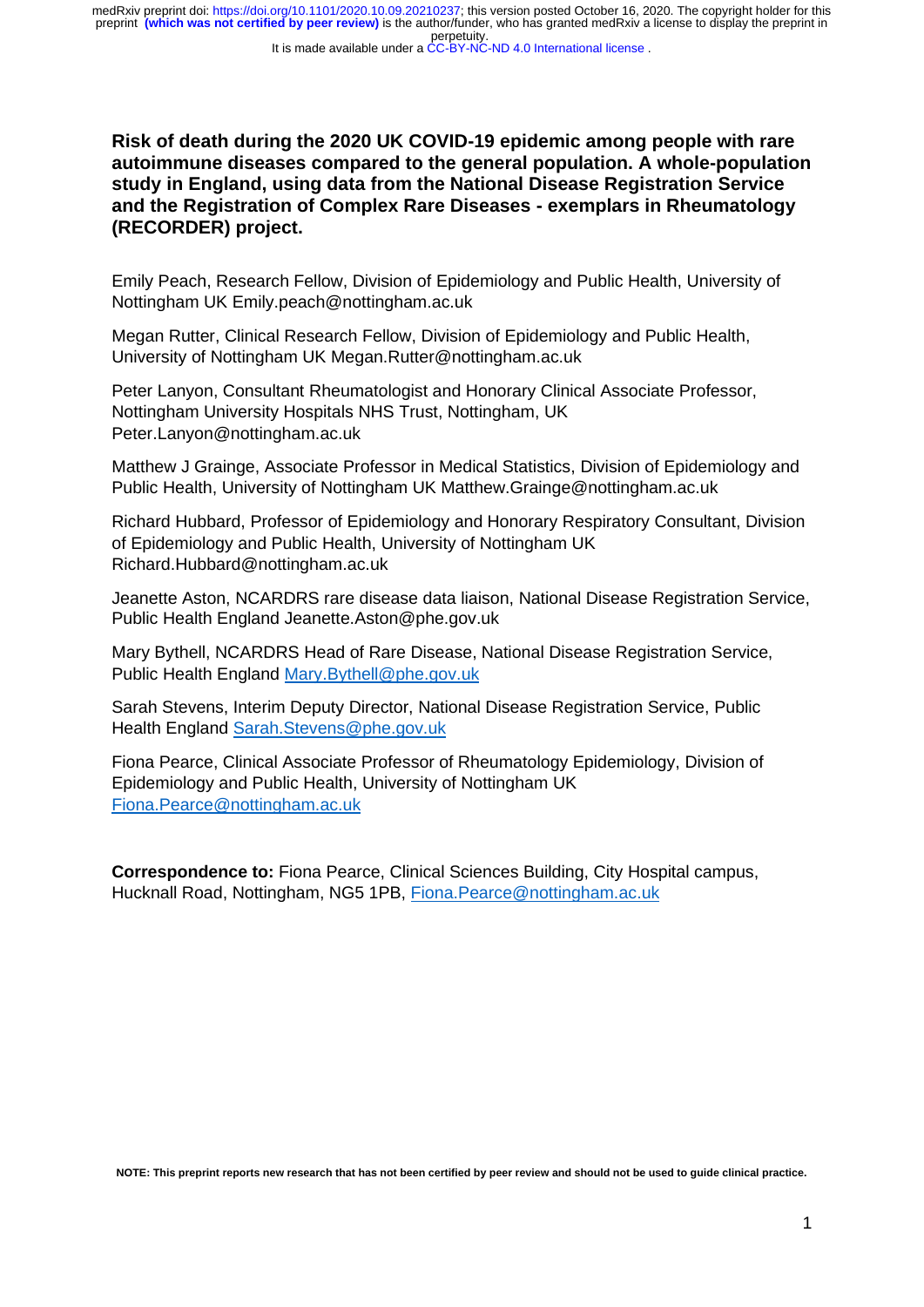# **Key messages:**

# *What is already known on this topic?*

People with rare diseases often suffer worse health outcomes than people with more common diseases. Little is known about the risks to people with rare diseases during COVID-19. The OPENSAFELY study found people with common autoimmune diseases were at little increased risk due to COVID-19.

# *What this study adds:*

This is the first study to quantify the risk of death among people with rare autoimmune rheumatic diseases (RAIRD) during COVID-19.

- When compared to before COVID-19, the risk of dying during COVID-19 for people with a rare autoimmune rheumatic disease increased from age 35 years onwards, whereas in the general population it increased from the age of 55 onwards.
- When adjusted for age, the risk of dying during COVID-19 was similar for men and women with a rare autoimmune rheumatic disease, whereas before COVID-19 women with rare autoimmune rheumatic diseases had a lower risk of death. This means women had a greater increase in their risk of death during COVID-19 compared to men.
- For people of working age with rare autoimmune rheumatic diseases, the risk of dying during the COVID-19 pandemic was similar to that of someone 20 years older in the general population.

We urgently need to quantify how much risk is due to COVID-19 infection and how much due to disruption to healthcare services to inform better shielding advice, prioritisation of healthcare services, and vaccine priorities for people with rare diseases.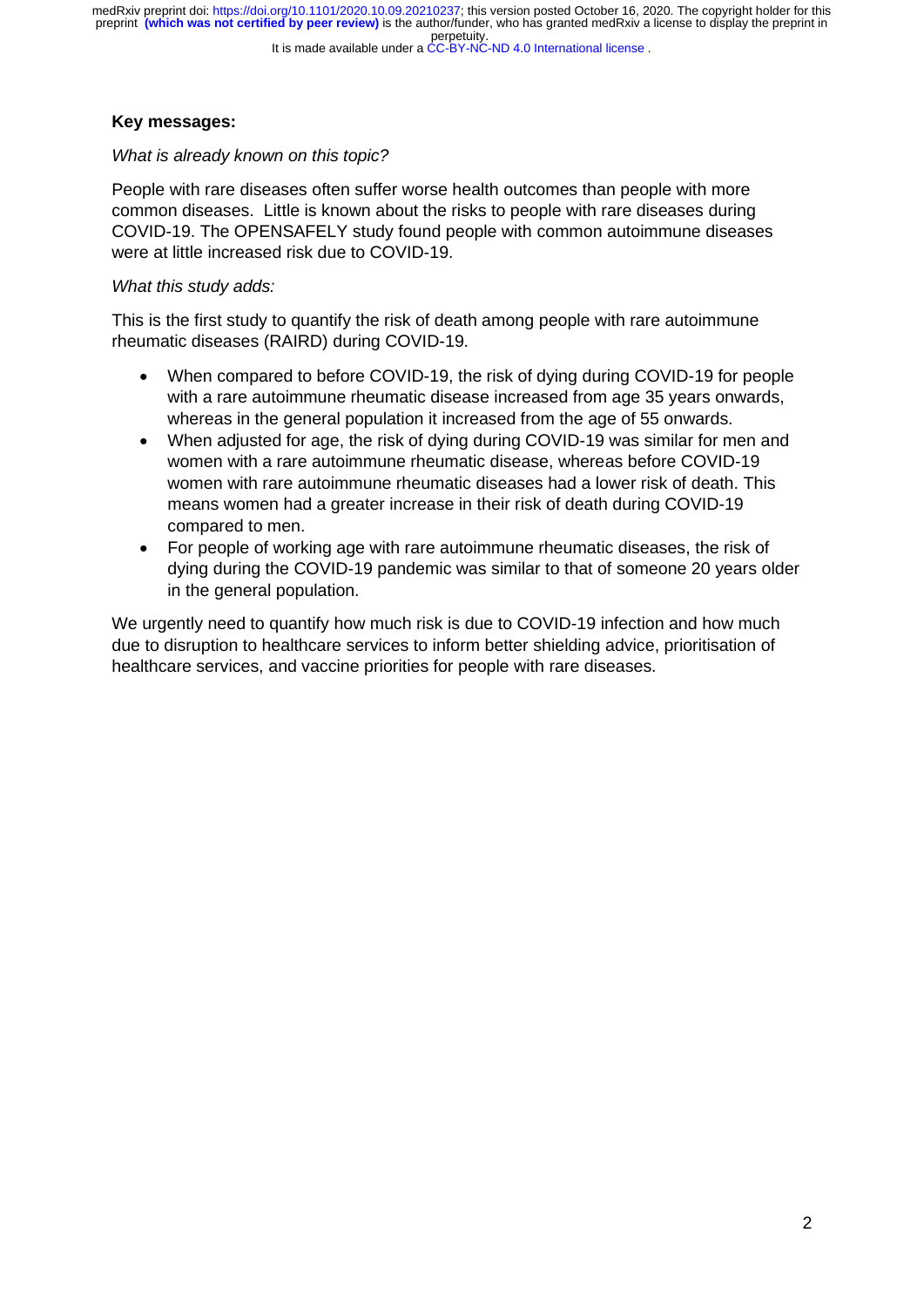It is made available under a [CC-BY-NC-ND 4.0 International license](http://creativecommons.org/licenses/by-nc-nd/4.0/) .

# **Abstract (316 words)**

**Objectives** To quantify the risk of death among people with rare autoimmune rheumatic diseases (RAIRD) during the UK 2020 COVID-19 epidemic compared with baseline risk and the risk of death in the general population during COVID-19.

**Design** A cohort study using data from the National Congenital Anomaly and Rare Disease Registration Service (NCARDRS). We used ONS published data for general population mortality rates.

**Setting** Hospital Episode Statistics for England 2003 onwards, and linked data from the NHS Personal Demographics Service.

**Participants** 168,691 people with RAIRD who were alive on 1 March 2020. Their median age was 61.7 (IQR 41.5-75.4) years, and 118,379 (70.2%) were female. Our case ascertainment methods had a positive predictive value >85%.

**Main outcome measure** Age-standardised mortality rates for all-cause death. Secondary outcome measures were age-sex standardised mortality rates, and age-stratified mortality rates.

**Results** 1,815 (1.1%) participants died during March and April 2020. The age-standardised mortality rate (ASMR) among people with RAIRD (3669.3, 95% CI 3500.4-3838.1 per 100,000 person-years) was 1.44 (95% CI 1.42-1.45) times higher than the average ASMR during the same months of the previous 5 years, whereas in the general population of England it was 1.38 times higher. Compared to the general population, the age-specific mortality rates in people with RAIRD compared to the pre-COVID rates were higher from the age of 35 upwards, whereas in the general population the increased risk began from age 55 upwards. Sex-specific mortality rates were similar in males and females, whereas pre-COVID women with rare autoimmune rheumatic diseases had lower mortality rates. This means women had a greater increase in mortality rates during COVID-19 compared to men.

**Conclusions** The risk of all-cause death is more prominently raised during COVID-19 among people with RAIRD than among the general population. We urgently need to quantify how much risk is due to COVID-19 infection and how much is due to disruption to healthcare services, in order to inform better guidance about shielding, access to healthcare and vaccine priorities for people with rare diseases.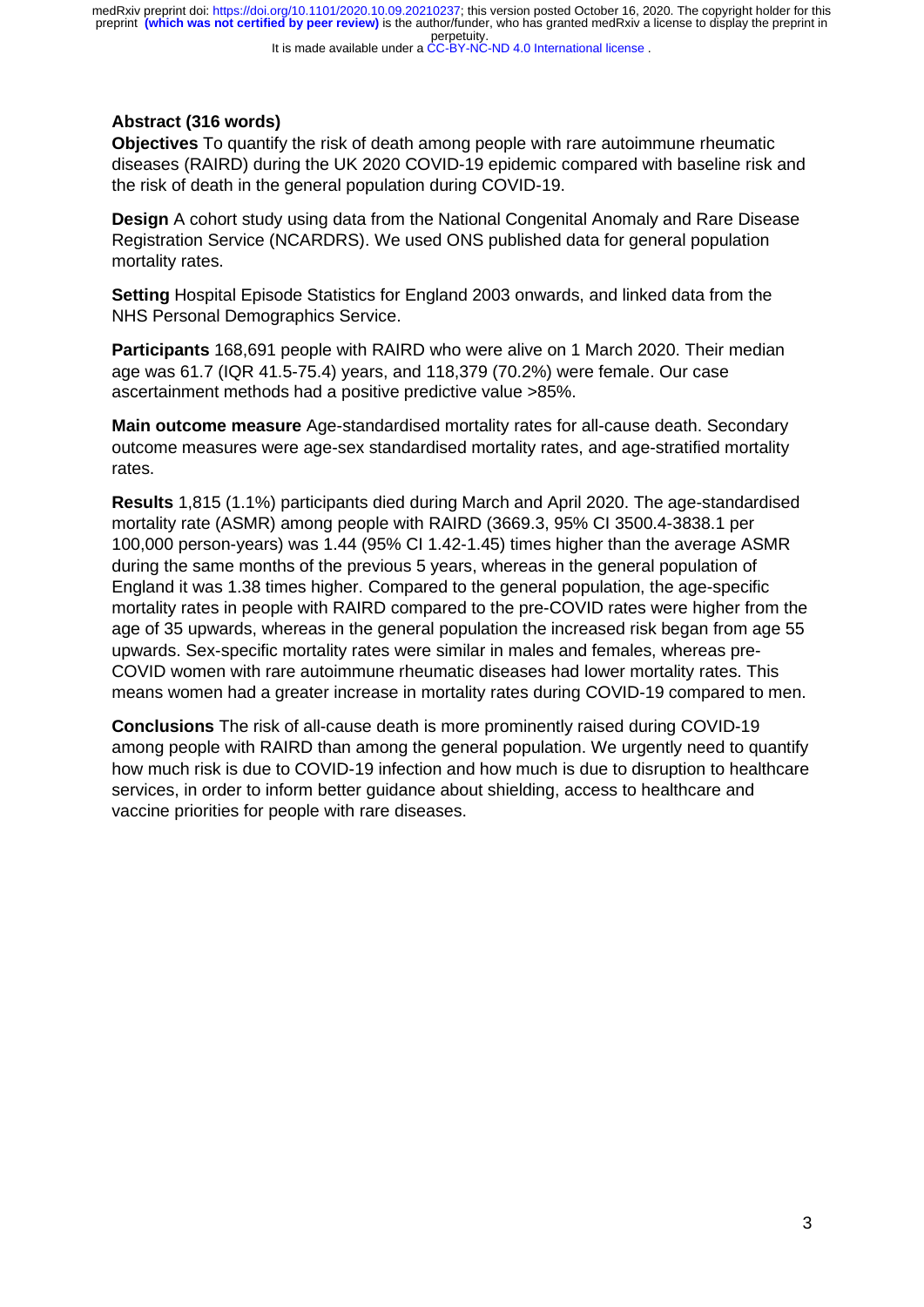It is made available under a [CC-BY-NC-ND 4.0 International license](http://creativecommons.org/licenses/by-nc-nd/4.0/) .

#### **Introduction**

There are limited data, and no whole population studies, on the impact of COVID 19 on people with rare diseases. This is important to inform shielding advice for people with rare diseases, and also to communicate realistic levels of risk as they apply to different groups and allow informed personal choices (1). There is also a risk that the known discrepancy in outcomes and access to treatment between rare and common diseases will widen, leading to more health inequality.

We have studied the risk of death during the 2020 UK COVID-19 epidemic across rare autoimmune rheumatic diseases (RAIRD) because they are an exemplar group of nongenetic conditions that share similar clinical features and treatments. People with these conditions have slightly increased mortality compared to the general population, and many are treated with immunosuppression, meaning that they may be at increased risk both due to COVID-19 infection and from their disease when healthcare services are disrupted. However, their risk during COVID-19 has not been quantified. Using linked national health records for the whole population of England we have estimated the risk of death among people with rare autoimmune rheumatic diseases during March and April 2020, at the beginning of the COVID-19 pandemic in the UK, and compared this to 1) their risk before COVID-19 and 2) the risk of death in the general population during COVID-19.

#### **Methods**

The Registration of Complex Rare Diseases Exemplars in Rheumatology (RECORDER) project is a collaboration between the University of Nottingham, and the National Congenital Anomaly and Rare Disease Registration Service (NCARDRS) within Public Health England. NCARDRS registers people with congenital abnormalities and rare diseases across the whole of England. Currently there is no routine notification to NCARDRS by healthcare providers of people with rare diseases that are non-genetic and occur after infancy(2,3). RECORDER has established the methodologies for identification, validation and registration with NCARDRS of people who have later onset, non-genetic rare diseases, using rare autoimmune rheumatic diseases as an exemplar group of conditions. This has been enabled through NCARDRS access to national routinely collected healthcare datasets, such as Hospital Episode Statistics (HES). HES contains every episode of admitted NHS patient care in England (in-patient and day-case), with all prevalent diagnoses coded according to ICD-10. Importantly, each of the rare autoimmune rheumatic diseases maps to a unique ICD-10 code that does not also include other conditions, and patients with these conditions also have frequent in-patient or day-case activity, making them ideal for identification in HES.

We have previously validated ascertaining diagnoses of vasculitis (ANCA-associated vasculitis, Takayasu arteritis and Kawasaki disease) in HES, with positive predictive values (PPV) over 85%(4). For this study we have used NCARDRS legal permissions and data sharing agreements with NHS Trusts in England to validate additional diagnoses, confirming diagnoses in two hospital Trusts using hospital notes of 430 randomly selected people with coded diagnoses of systemic lupus erythematosus, scleroderma, idiopathic inflammatory myositis, Behcet's disease, giant cell arteritis and juvenile idiopathic arthritis (see code list in data annex).

We included people who had a diagnostic code for a rare autoimmune rheumatic disease in in-patient HES from 2003 onwards, were resident in England, and who were alive on 1 March 2020. We used data from the NHS Personal Demographics Service, linked by NHS number and date of birth, to ascertain whether people were alive or dead, and their date of death(5). Authors extracted data from the whole HES dataset themselves. A data flow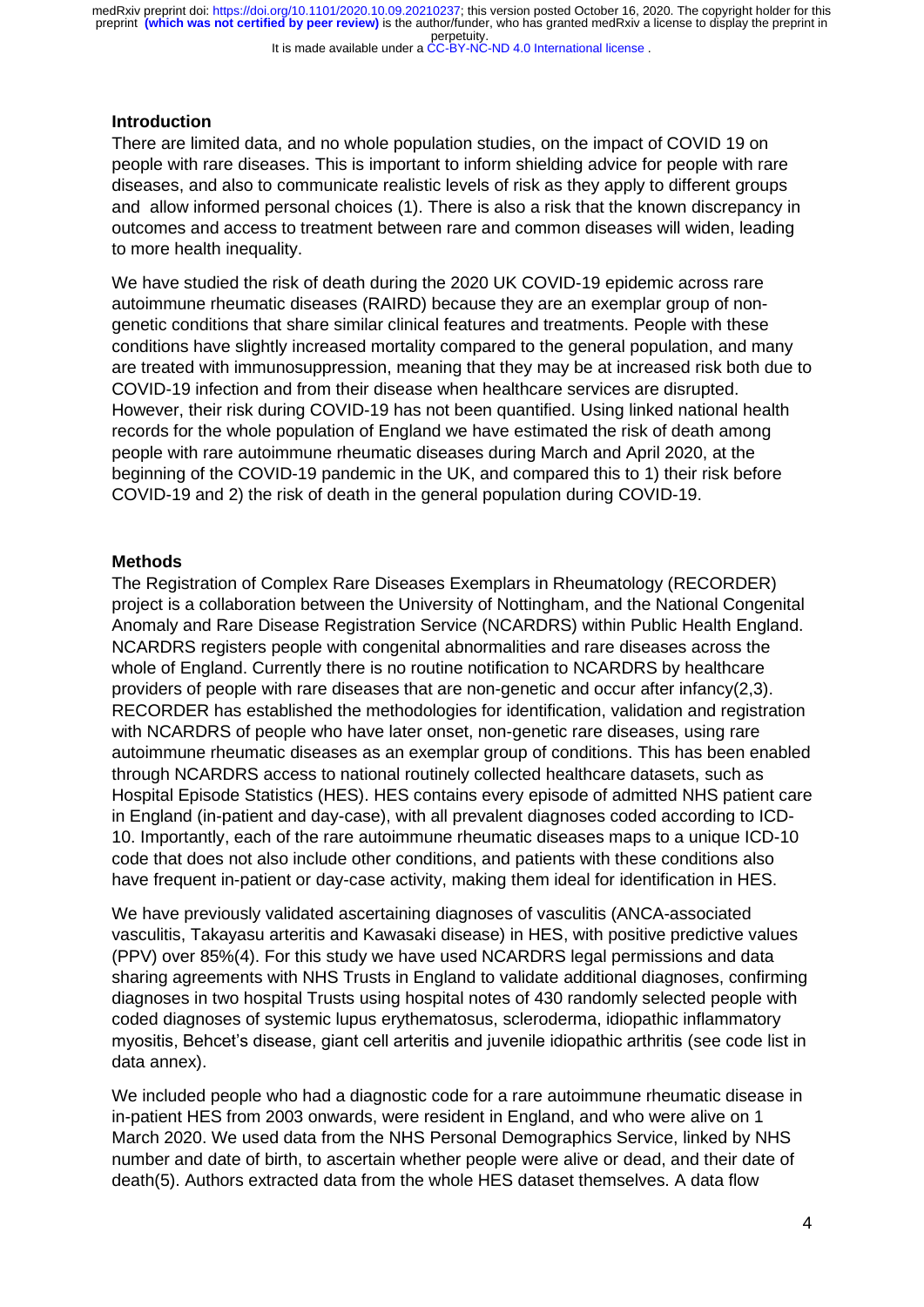It is made available under a [CC-BY-NC-ND 4.0 International license](http://creativecommons.org/licenses/by-nc-nd/4.0/) .

diagram is shown in figure 1. The data did not require further cleaning after building the cohort. We calculated the mortality rate during March and April 2020, using the cohort of people with rare autoimmune rheumatic conditions as the denominator population. We repeated the calculation for mortality rates during March and April for each of the 5 previous years for comparison. We converted all rates into age-standardised mortality rates (ASMRs) per 100,000 population, standardised to the 2013 European Standard Population. We calculated sex-specific mortality rates, including ASMRs however it should be noted that the European standard population is not disaggregated by sex, meaning it assumes equal numbers of males and females, and identical distributions by age for males and for females. The World Health Organisation and the Office for National Statistics (ONS) therefore advise focusing on age-standardised rates rather than age-sex standardised rates for headline measures. Age-specific mortality rates per 100,000 people were calculated in 10-year age bands for comparison to data on the whole population of England.

We accessed publicly available data from the ONS statistical bulletin on "Deaths involving COVID-19, UK: deaths occurring between 1 March and 30 April 2020" to compare our crude, age-standardised and age-specific mortality rates to the whole population of England during the same time period(6).

This study received a favourable opinion from the Camden and Kings Cross Research Ethics Committee, study reference 20/HRA/2076, on 18 June 2020. Data were accessed and processed under section 251 permission granted to NCARDRS CAG 10-02(d)/2015). For quality assurance the data extraction and analysis were re-conducted by an independent analyst from the National Cancer Registration and Analysis Service (NCRAS).

Patient and public involvement: This project was discussed with and the aims supported by the Rare Autoimmune Rheumatic Disease Alliance of patient charities(7). A lay summary is available as an online supplement, and the results are being discussed with patients and representatives of the RAIRDA charities and disseminated to patients via their networks.

Data access: NCARDRS data are available to all who have a legal basis to access them. Further information is available at by application to Public Health England's Office for data release(8).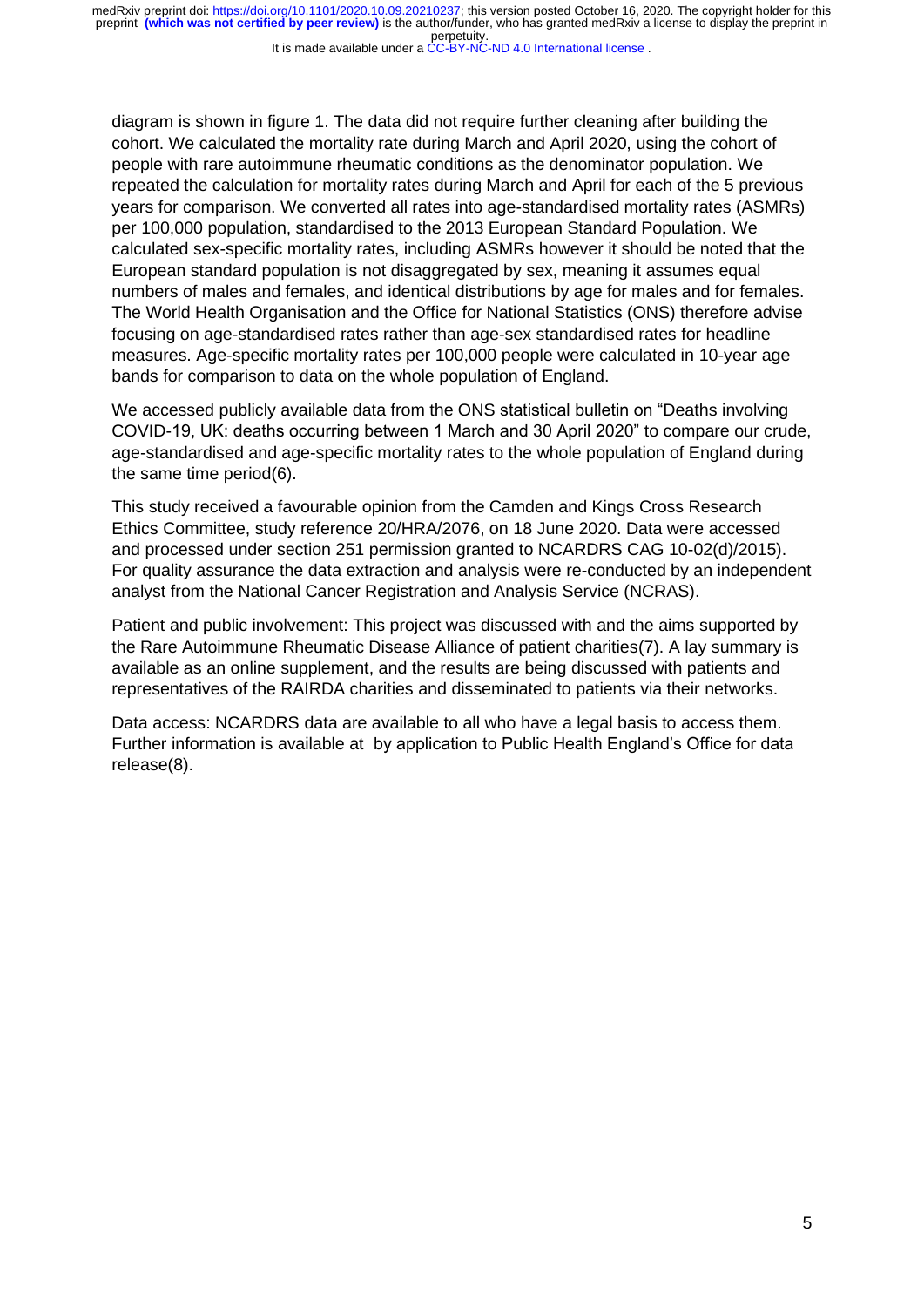It is made available under a [CC-BY-NC-ND 4.0 International license](http://creativecommons.org/licenses/by-nc-nd/4.0/) .

# **Results**

We identified 168,691 people with RAIRD diagnoses in HES who were alive on 1 March 2020 (figure 1). Validation of 430 cases found that our methods correctly identified 368 people with RAIRD, giving a PPV 85.63% (95% CI 81.9-88.8%). The characteristics of the cohort are shown in table 1.





\*RAIRD ICD-10 codes include: M313, M317, M301, M314, I776, M352, M315, M316, M321, M330, M332, M331, M339, M340, M341, M348, M349, M083, M084, M082, M080, M300, M308, J991, N085, N164, M328, M329, M609, G724, M608, M089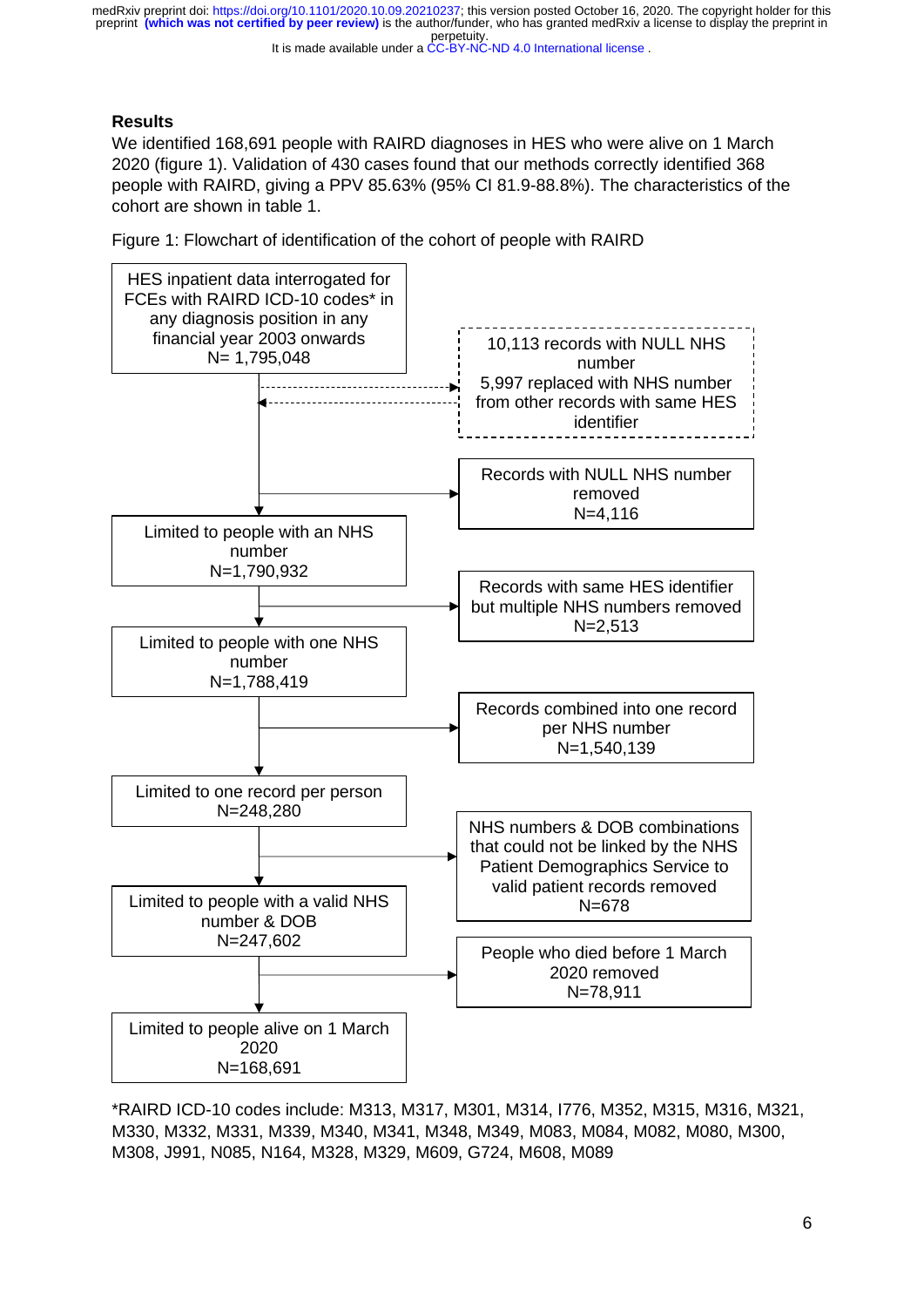It is made available under a [CC-BY-NC-ND 4.0 International license](http://creativecommons.org/licenses/by-nc-nd/4.0/) .

| uviv i<br>Ondiductionup of the condition people with ty the director invidible 2020 |                  |
|-------------------------------------------------------------------------------------|------------------|
| Characteristics of the RAIRD cohort                                                 | N(%)             |
| Total number                                                                        | 168,691 (100%)   |
| Males*                                                                              | 50,311 (29.8%)   |
| Females*                                                                            | 118,379(70.2%)   |
| Age on 1 March 2020 – Median (IQR)                                                  | 61.7 (41.5-75.4) |
| Died during March & April 2020                                                      | 1,815 (1.1%)     |
| Most recent HES diagnosis                                                           |                  |
| Giant cell arteritis                                                                | 37,214 (22.1%)   |
| Systemic lupus erythematosus                                                        | 36,419 (21.6%)   |
| Juvenile inflammatory arthritis                                                     | 21,114 (12.5%)   |
| Arteritis unspecified                                                               | 20,326 (12.1%)   |
| Polymyositis                                                                        | 17,041 (10.1%)   |
| Scleroderma                                                                         | 10,582 (6.3%)    |
| Behcet's disease                                                                    | 4,771 (2.8%)     |
| Glomerular disorder in systemic connective tissue disease                           | 4,739 (2.8%)     |
| Granulomatosis with polyangiitis                                                    | 3,997 (2.4%)     |
| Respiratory disorder in other diffuse connective tissue disease                     | 2,825 (1.7%)     |
| Dermatomyositis                                                                     | 2,395 (1.4%)     |
| Polyarteritis nodosa                                                                | 2,006 (1.2%)     |
| Eosinophilic granulomatosis with polyangiitis                                       | 1,980 (1.2%)     |
| Renal tubulo-interstitial disorder in connective tissue disease                     | 1,110 (0.7%)     |
| Microscopic polyangiitis                                                            | 918 (0.5%)       |
| Takayasu's disease                                                                  | 773 (0.5%)       |
| Juvenile myositis                                                                   | 480 (0.3%)       |

|  | Table 1 – Characteristics of the cohort of people with RAIRD alive on 1 March 2020 |  |
|--|------------------------------------------------------------------------------------|--|
|--|------------------------------------------------------------------------------------|--|

\*1 patient did not have their sex recorded, and was excluded from male/female results.

During March and April 2020 1,815 (1.1%) of people with a RAIRD died (of any cause). Crude and age-standardised mortality rates are shown in table 2. The crude mortality rate was 6481.4 (95% CI 6190.0-6786.5) per 100,000 person-years, and the age-standardised mortality rate (ASMR) was 3669.3 (3500.4-3838.1) per 100,000 person-years. The mortality rate in March and April 2020 was higher than during March and April over the previous 5 years (Mean ASMR for March and April 2015-2019 was 2554.2). The ratio of the ASMR in March and April 2020 compared to the mean ASMR in March and April 2015-2019 was 1.44 (95% CI 1.42-1.45).

In the whole population of England, the ASMR reported by the ONS for the UK during March and April 2020 was 1361.1 (1353.6- 1368.7) per 100,000 people, compared to 3669.3 (3500.4-3838.1) per 100,000 person-years among people with RAIRD. The 5-year average for March and April 2015-2019 in England was 983.3 (980.3-986.3) per 100,000. The ratio of the 2020 value to the 5-year average was 1.38. The ratio of the ASMR in 2020 to the average of the previous 5 years was a little higher in people with RAIRD (1.44; 95% CI 1.42- 1.45) compared to the whole population (1.38) and 2.7 times higher than the ASMR for the general population of England during March and April 2020, compared to 2.6 times higher on average over the previous 5 years.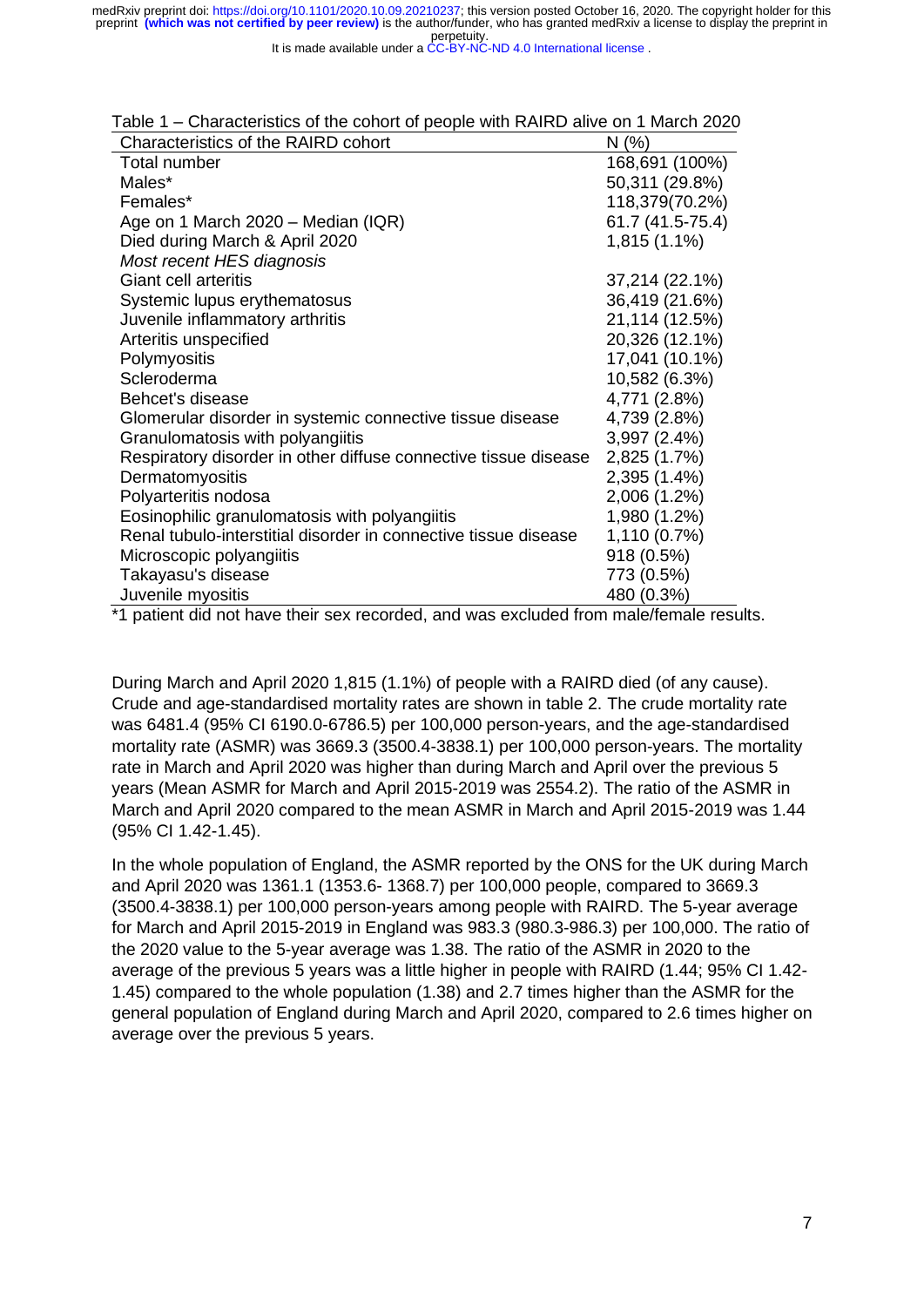#### It is made available under a [CC-BY-NC-ND 4.0 International license](http://creativecommons.org/licenses/by-nc-nd/4.0/) .

| Year | Number    | Number    | Person | Crude mortality | RAIRD Age      | England age  |
|------|-----------|-----------|--------|-----------------|----------------|--------------|
|      | of deaths | of people | years  | rate per        | standardised   | standardised |
|      |           |           |        | 100,000         | mortality rate | mortality    |
|      |           |           |        | person-years    |                | rate         |
| 2020 | 1,815     | 168,691   | 28,003 | 6481.4 (6190.0- | 3669.3         | 1361.1       |
|      |           |           |        | 6786.5)         | (3500.4-       | $(1353.6 -$  |
|      |           |           |        |                 | 3838.1)        | 1368.7)      |
| 2019 | 1,236     | 159,378   | 26,257 | 4707.3 (4452.1- | 2256.9         |              |
|      |           |           |        | 4977.2)         | $(2131.1 -$    |              |
|      |           |           |        |                 | 2382.7)        |              |
| 2018 | 1,304     | 148,035   | 24,365 | 5351.9 (5069.2- | 2618.8         |              |
|      |           |           |        | 5650.4)         | $(2476.7 -$    |              |
|      |           |           |        |                 | 2760.9)        | 5-year UK    |
| 2017 | 1,101     | 137,628   | 22,677 | 4855.1 (4576.6- | 2364.7         | average      |
|      |           |           |        | 5150.5)         | $(2225.0 -$    | 983.3        |
|      |           |           |        |                 | 2504.4)        | (980.3-      |
| 2016 | 1,116     | 127,608   | 20,981 | 5319.2 (5016.1- | 2953.0         | 986.3)       |
|      |           |           |        | 5640.6)         | $(2779.7 -$    |              |
|      |           |           |        |                 | 3126.2)        |              |
| 2015 | 1,004     | 117,450   | 19,300 | 5202.1 (4890.1- | 2577.5         |              |
|      |           |           |        | 5534.0)         | $(2418.1 -$    |              |
|      |           |           |        |                 | 2736.9)        |              |

Table 2: Deaths and mortality rates in England during March and April 2015-2020 among people with RAIRD compared to the general population

#### *Sex-specific mortality rates*

The ASMR for males was 4025.4 (3721.7-4329.0) per 100,000 person years, and for females was similar at 4242.1 (3995.9-4488.4). This is in contrast to the general population where the ONS report males had a higher overall ASMR of 1,626.7 (1613.8-1639.6) deaths per 100,000 population compared with 1150.7 (1141.5-1159.9) for females.

Table 3: Sex-specific deaths and mortality rates in England during March and April 2015- 2020 among people with RAIRD compared to the general population

| Sex          | Number | <b>Number</b> | Person   | Crude          | RAIRD Age         | England           |
|--------------|--------|---------------|----------|----------------|-------------------|-------------------|
|              | οf     | of people     | years    | mortality rate | standardised      | age-sex           |
|              | deaths |               |          | per 100,000    | mortality<br>rate | standardised      |
|              |        |               |          | person-years   |                   | mortality<br>rate |
| <b>Males</b> | 675    | 50,311        | 8340.7   | 8092.8         | 4025.4            | 1626.7            |
|              |        |               |          | (7504.8-       | $(3721.7 -$       | $(1613.8 -$       |
|              |        |               |          | 8727.0)        | 4329.0)           | 1639.6)           |
| Females      | 1140   | 118,379       | 19,662.4 | 5797.9         | 4242.1            | 1150.7            |
|              |        |               |          | (5470.9-       | $(3995.9 -$       | $(1141.5 -$       |
|              |        |               |          | 6144.4         | 4488.4)           | 1159.9)           |

Methodological note: Applying the European standard population which is not disaggregated by sex, (meaning it assumes equal numbers of males and females, and identical distributions by age for males and for females) means the age-sex standardised mortality rates are higher than the age-standardised mortality rate for this distribution of data.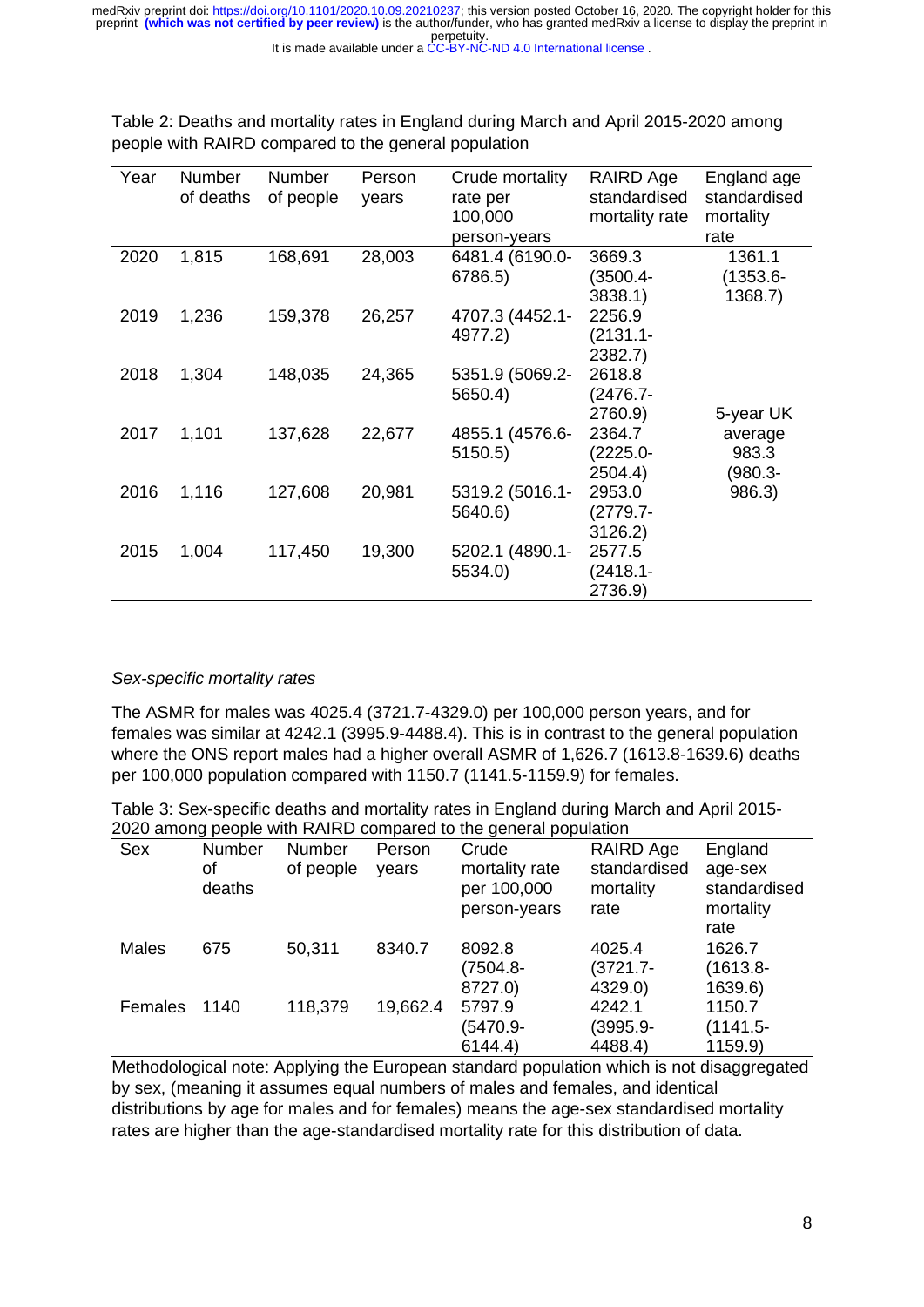It is made available under a [CC-BY-NC-ND 4.0 International license](http://creativecommons.org/licenses/by-nc-nd/4.0/) .

# *Age-specific mortality rates*

Age-specific mortality rates during March and April 2020 in people with RAIRD compared to the whole population of the UK (data for England were not available) are shown in Figure 2 and Table 4. The rates of death among people with RAIRD were higher at each age-group than in the general population, and higher during COVID-19 than in 2019. The 20-29 years age-group was the youngest age-group we could report on due to small numbers in the younger groups.

Figure 2: Age-specific mortality rates in people with RAIRD compared to the whole UK population during March/April 2020 and in 2019.

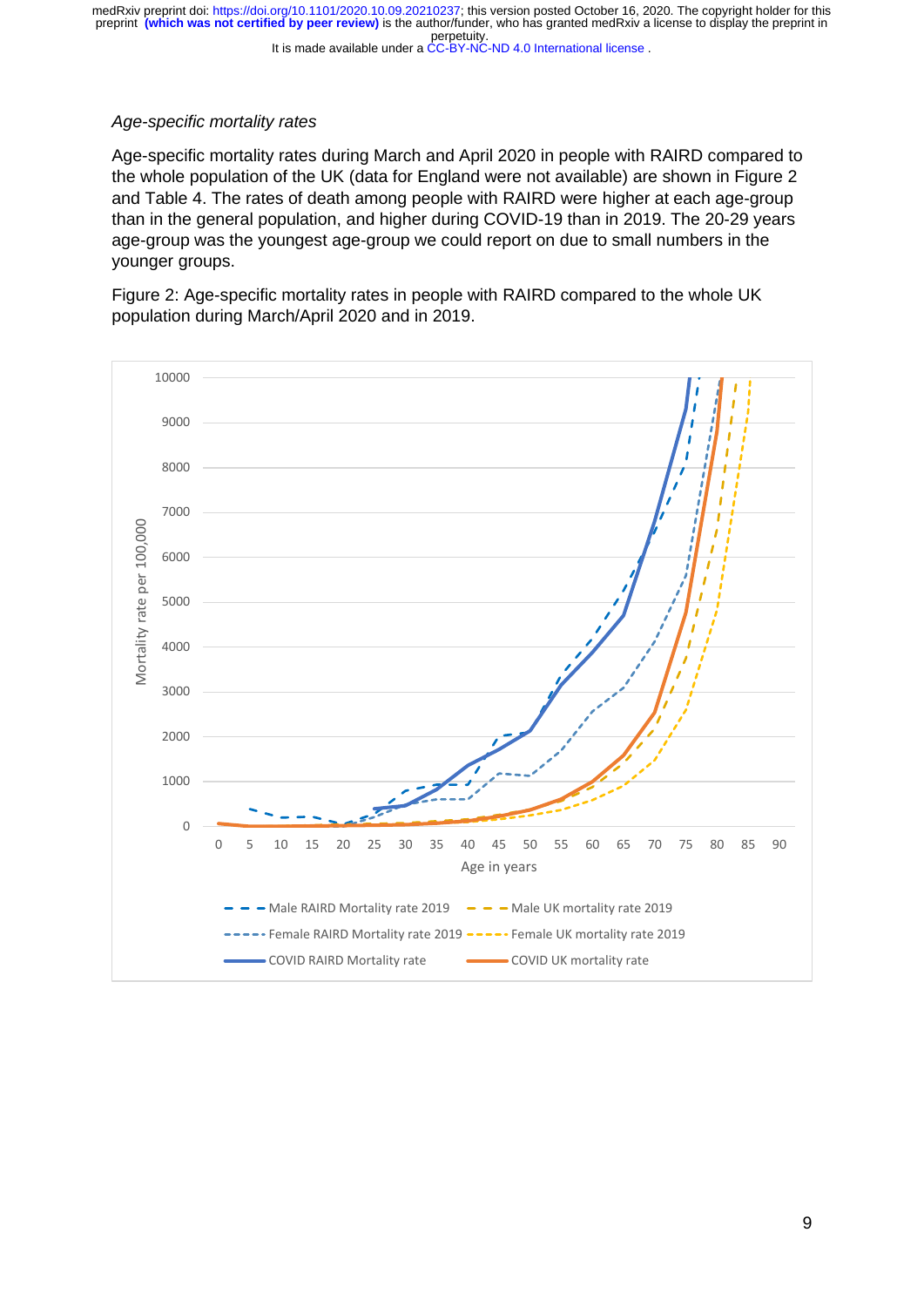| Age<br>band | RAIRD<br>number of<br>deaths | <b>RAIRD</b><br>population | <b>RAIRD</b> mortality rate | UK number of<br>deaths | UK population | <b>UK mortality Rates</b> |
|-------------|------------------------------|----------------------------|-----------------------------|------------------------|---------------|---------------------------|
| $0 - 9$     | $<$ 3                        | 3613                       |                             | 436                    | 8,007,200     | $5.6(4.3-7.0)$            |
| $10 - 19$   | $3$                          | 10880                      |                             | 99                     | 7,610,900     | $6.9(5.5-8.4)$            |
| 20-29       | 5                            | 11693                      | 255.9 (31.6-480.1)          | 349                    | 8,667,300     | 23.7 (21.1-26.2)          |
| 30-39       | 15                           | 13707                      | 654.8 (323.4-986.2)         | 874                    | 8,892,800     | 53.8 (50.1-57.6)          |
| 40-49       | 43                           | 16528                      | 1556.7 (1091.4-2022.0)      | 2492                   | 8,421,600     | 162.8 (156.1-169.4)       |
| 50-59       | 106                          | 23727                      | 2673.2 (2164.3-3182.1)      | 7,408                  | 9,066,900     | 457.9 (447.1-468.7)       |
| 60-69       | 196                          | 27216                      | 4309.2 (3705.9-4912.5)      | 15,305                 | 7,123,400     | 1210.4 (1190.7-1230.1)    |
| 70-79       | 454                          | 33904                      | 8012.5 (7275.4-8749.5)      | 33,219                 | 5,644,200     | 3152.9 (3117.3-3188.4)    |
| 80-89       | 699                          | 22828                      | 18322.0 (16963.7-19680.3)   | 54,076                 | 2,757,400     | 10667.5 (10573.5-10761.4) |
| $90+$       | 295                          | 4595                       | 38414.9 (34031.1-42798.6)   | 33,527                 | 605,200       | 32947.4 (32594.7-33300.1) |

Table 4: Age-specific mortality rates in people with RAIRD compared to the whole UK population

†Rates have not been provided for age groups with fewer than three deaths

.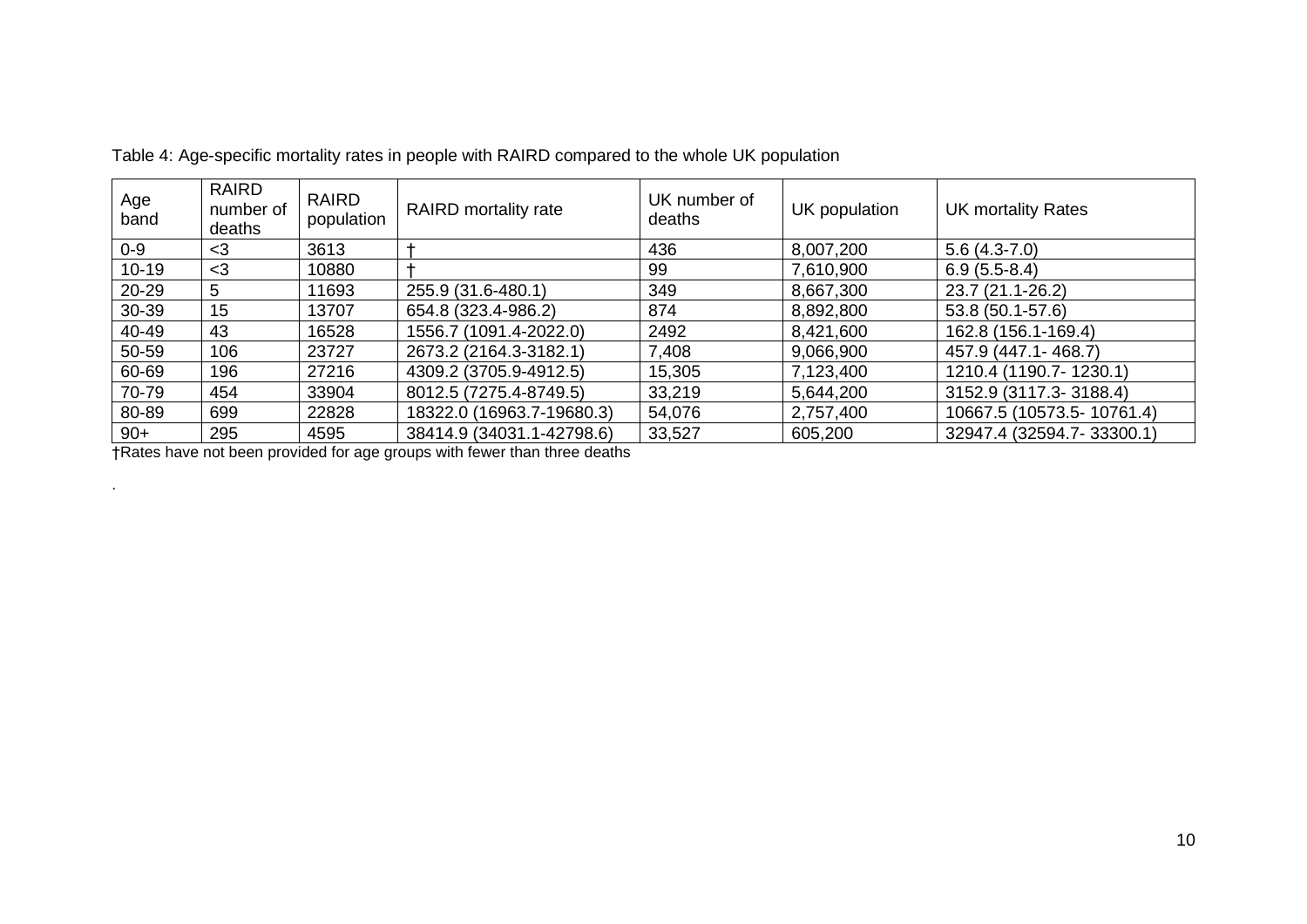It is made available under a [CC-BY-NC-ND 4.0 International license](http://creativecommons.org/licenses/by-nc-nd/4.0/) .

# **Discussion**

• Statement of principal findings

We provide the first evidence of the risk of death during COVID-19 in people with rare autoimmune rheumatic conditions compared to the risk not during COVID-19, as well as compared to the general population. The increased risk of death compared to the pre-COVID risk among people with RAIRD was slightly higher than in the general population. The risk was similar in males and females, in contrast to the risk in the general population where it is higher in males. When comparing risks of death during COVID-19 to pre-COVID-19, people with RAIRD had an increased risk of death from age 35 upwards, whereas in the general population the increased risk occurred from around age 55 upwards. Because the protective effect of being female is not seen in RAIRD, the group at the largest increase of risk compared to their pre-COVID-19 risk were women aged 35 upwards.

The absolute risk of all-cause death for someone aged 20-29 with RAIRD was similar to someone in the general population aged >20 years older, and 40-49 years with RAIRD similar to someone in the general population 20 years older, and someone aged 60-69 with RAIRD was similar to someone in the general population aged >10 years older.

• Strengths and weaknesses of the study

One key strength of this study is our ability to use a validated method of population-based case ascertainment in the whole English population of 55 million. Rare diseases are difficult to study, because not many people are affected by each disease(9). The best way to study risk in rare diseases is in whole population-based studies, enabled now in England by the unique capability of the National Congenital Anomaly and Rare Disease Registration Service within Public Health England.

We ascertained cases from HES, which has been shown to have high coding accuracy for diagnostic ICD codes(10). Our validation work confirms this methodology is robust, with PPV>85%. Although some of our cases (less than 15%) may not therefore have a rare disease, as a result they are likely to be at lower risk of poor outcome. This may attenuate any effect we detected, so our results should be seen as a lower limit/underestimate. Other weaknesses are that by identifying cases using in-patient data we may miss patients only treated as outpatients, which are not routinely coded in HES. We have included primary and co-morbid diagnoses to maximise sensitivity, and prevalence estimates based on our findings for AAV, systemic lupus erythematosus and scleroderma, are similar to reported population estimates(11–13).

• Strengths and weaknesses in relation to other studies, discussing important differences in results

Recently the European League Against Rheumatism (EULAR) reported "no evidence that people with rheumatic musculoskeletal disorders face more risk of contracting SARS-CoV-2 than individuals without rheumatic musculoskeletal disorders, nor that they have a worse prognosis when they contract it." (14) No evidence was presented on the risk to people with RAIRD compared to the general population. Our study provides the first evidence of this risk, and suggests that people with rare autoimmune rheumatic diseases are at higher risk of death during COVID-19 than the general population.

The recent OPENSAFELY study, reported on the risk of in-hospital death due to COVID-19 among >17 million community based adults(15). The analysis included "common autoimmune diseases" reporting the combined risk for people with rheumatoid arthritis, lupus or psoriasis. However, because it does not have whole population coverage, even the large OPENSAFELY study does not have a sufficiently large cohort to study rare diseases. The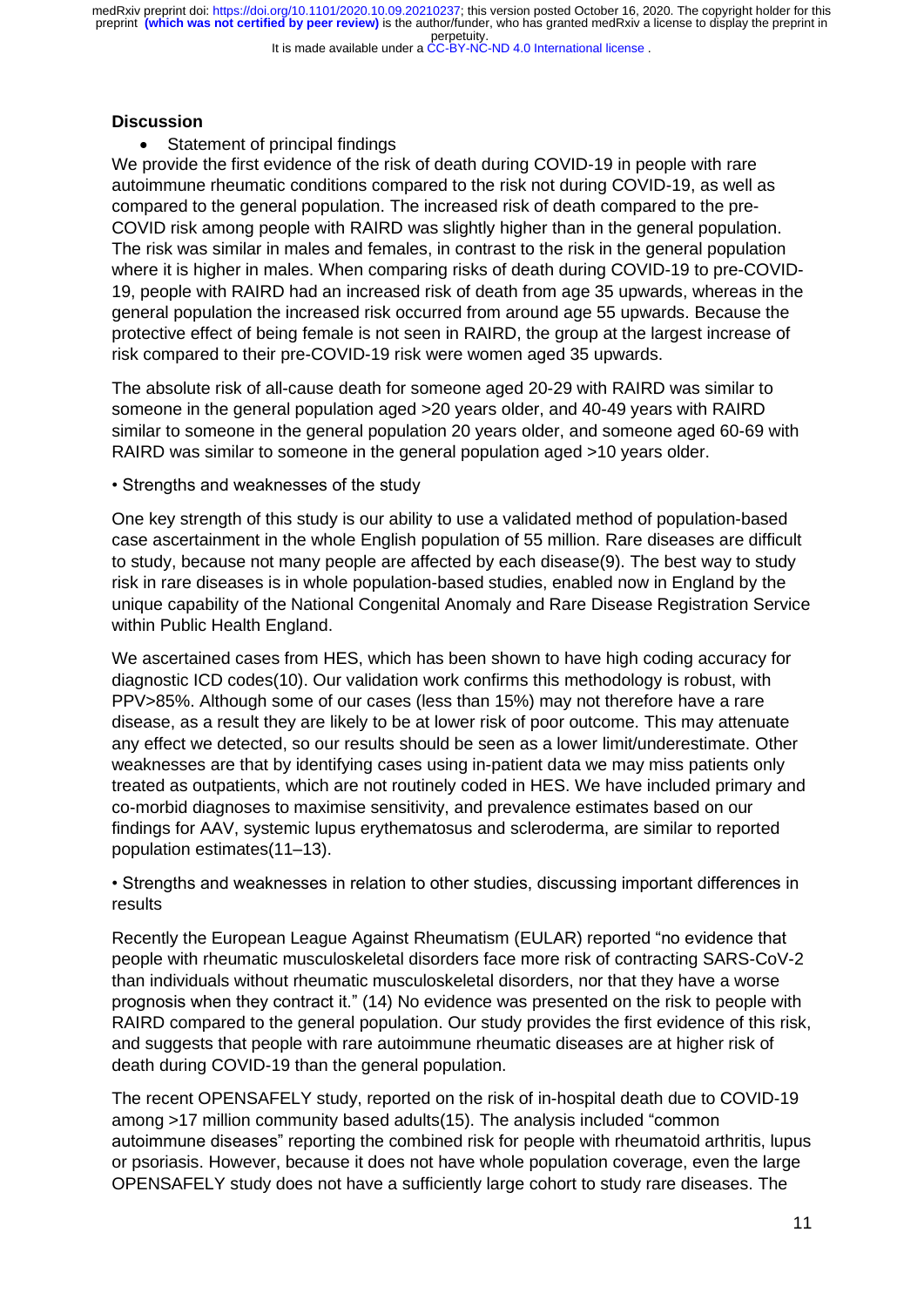It is made available under a [CC-BY-NC-ND 4.0 International license](http://creativecommons.org/licenses/by-nc-nd/4.0/) .

adjusted hazard ratio for common autoimmune diseases was 1.23 (95% CI 1.12-1.35) compared to our overall ASMR for RAIRD which was 2.7 times higher than the ASMR for the general population of England. OPENSAFELY report in hospital deaths due to COVID-19, whereas we report all-cause deaths, and OPENSAFELY included a wider group of people with autoimmune diseases, which are likely to confer a lower risk than the rare autoimmune rheumatic diseases.

• Meaning of the study: possible explanations and implications for clinicians and policymakers

People with RAIRD have an excess risk of death during COVID 19 which starts at a younger age than in the general population, and is particularly prominent in young females. It is possible that this increased risk relates to both specific COVID infection risks but also could be due to the effects of change in consulting behaviour, and disruption to NHS services for rare diseases. For newly diagnosed patients their long "diagnostic odyssey" is likely to have been prolonged even further by closure of departments to routine referrals and they may be more unwell at diagnosis. Barriers to ongoing care because of strict social distancing policies might also be particularly relevant, as this population has a high prevalence of shielding (16,17).

This work supports the prioritisation of RAIRD highlighted in NHS England guidance for primary and secondary care, principles that need to continue during service restoration to reduce risk of avoidable harm to this group (18,19).

There are implications for future risk assessments. At present COVID-age, the most frequently used workplace risk assessment tool for COVID and does not include rare disease risks, and so would underestimate the risks particularly to young and/or female people with RAIRD(20). The planned COVID-19 risk prediction model commissioned by Office of the Chief Medical Officer for England to NERVTAG has published their protocol which includes common and rare autoimmune rheumatic diseases grouped together with non-immune diseases such as Ehlers-Danlos syndrome which will underestimate the risk in RAIRD. In addition this group are often treated with immunosuppression or high cost biologic drugs prescribed or administered in hospital which will not be available in their datasets. The protocol also excludes a large group of young people with the RAIRD diagnoses of juvenile idiopathic arthritis and Takayasu's arteritis; and other vasculitides such as granulomatosis with polyangiitis and eosinophilic granulomatosis with polyangiitis(21).

These results also highlight the unique capability of the National Congenital Anomaly and Rare Disease Registration Service to inform population level strategies to support and protect the health of people with rare diseases (22,23). Current risk stratifications broadly assume that young people are not at increased risk of poor outcome from COVID-19 and do not need to "shield". Our initial results challenge this and also have implications for prioritisation of vaccination in at-risk groups. (24,25).

• Unanswered questions and future research

This study looks at all-cause mortality. Further research is urgently needed on the causes of death to understand the how many people are dying of COVID-19 and how many due to other causes, as well as the effect of ethnicity, immunosuppression and steroid usage on risks for people with RAIRD.

Conclusion: The excess risk of all-cause death during COVID-19 occurs at a younger age among people with RAIRD than among the general population and particularly affects females. We urgently need to quantify how much risk is due to COVID-19 infection and how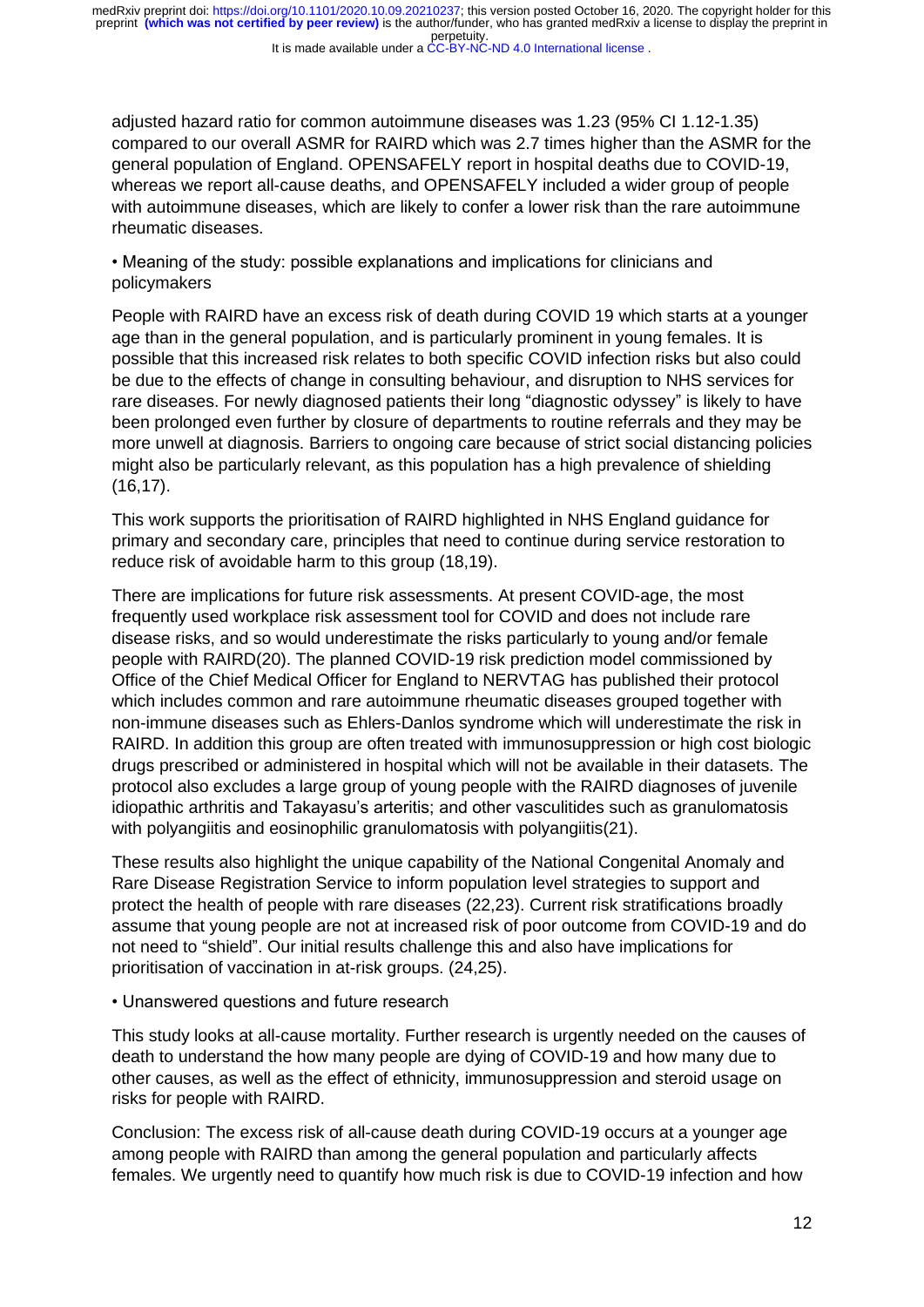much due to disruption to healthcare services to inform better shielding advice, NHS service priorities and vaccine priorities for people with rare diseases.

**Transparency declaration**: the final author (the manuscript's guarantor) affirms that the manuscript is an honest, accurate, and transparent account of the study being reported; that no important aspects of the study have been omitted.

**Role of the funding source:** MR is funded by Vasculitis UK (patient charity) and the British Society for Rheumatology. EP, FP and PCL are recipients of a grant from Vifor pharma. Vifor pharma had no influence on the design, conduct or interpretation of this study.

#### **References:**

- 1. Smith GD, Spiegelhalter D. Shielding from covid-19 should be stratified by risk. BMJ. 2020;369(May):1–2.
- 2. Public Health England. National Congenital Anomaly and Rare Disease Registration Service [Internet]. 2015. Available from: https://www.gov.uk/guidance/the-nationalcongenital-anomaly-and-rare-disease-registration-service-ncardrs
- 3. Ward-Platt M, Stevens S, Miller N. The National Congenital Anomaly and Rare Disease Registration Service (NCARDRS): The first year. In: Archives of disease in childhood. 2018. p. 203–4.
- 4. Pearce FA, Rutter M, Griffiths B, Mukhtyar C, Al-Jayoussi R, Watts RA, et al. O36 Validation of methods to enable national registration for rare autoimmune rheumatic diseases. Rheumatology. 2020 Apr 20;59(Supplement\_2).
- 5. NHS Digital. Personal Demographics Service [Internet]. [cited 2020 Jul 20]. Available from: https://digital.nhs.uk/services/demographics/personal-demographics-servicefair-processing
- 6. Office for National Statistics. Deaths involving COVID-19 , UK : deaths occurring between 1 March and 30 April 2020. 2020.
- 7. The Rare Autoimmune Rheumatic Disease Alliance (RAIRDA) [Internet]. [cited 2020 Oct 9]. Available from: https://rairda.org/
- 8. Public Health England. Office for data release [Internet]. [cited 2020 Oct 9]. Available from: https://www.gov.uk/government/publications/accessing-public-health-englanddata/about-the-phe-odr-and-accessing-data
- 9. Department of Health. The UK Strategy for Rare Diseases. 2013.
- 10. Burns EM, Rigby E, Mamidanna R, Bottle A, Aylin P, Ziprin P, et al. Systematic review of discharge coding accuracy. J Public Health (Bangkok). 2012;34(1):138–48.
- 11. Royle JG, Lanyon PC, Grainge MJ, Abhishek A, Pearce FA. The incidence, prevalence, and survival of systemic sclerosis in the UK Clinical Practice Research Datalink. Clin Rheumatol. 2018;37(8):2103–11.
- 12. Rees F, Doherty M, Grainge MJ, Lanyon P, Zhang W. The worldwide incidence and prevalence of systemic lupus erythematosus: A systematic review of epidemiological studies. Rheumatol (United Kingdom). 2017;
- 13. Watts RA, Mooney J, Scott DGI. The epidemiology of vasculitis in the UK. Rheumatol (United Kingdom). 2014;53:i187.
- 14. Landewé RBM, Landewé RBM, MacHado PM, Kroon F, Bijlsma HWJ, Burmester GR,